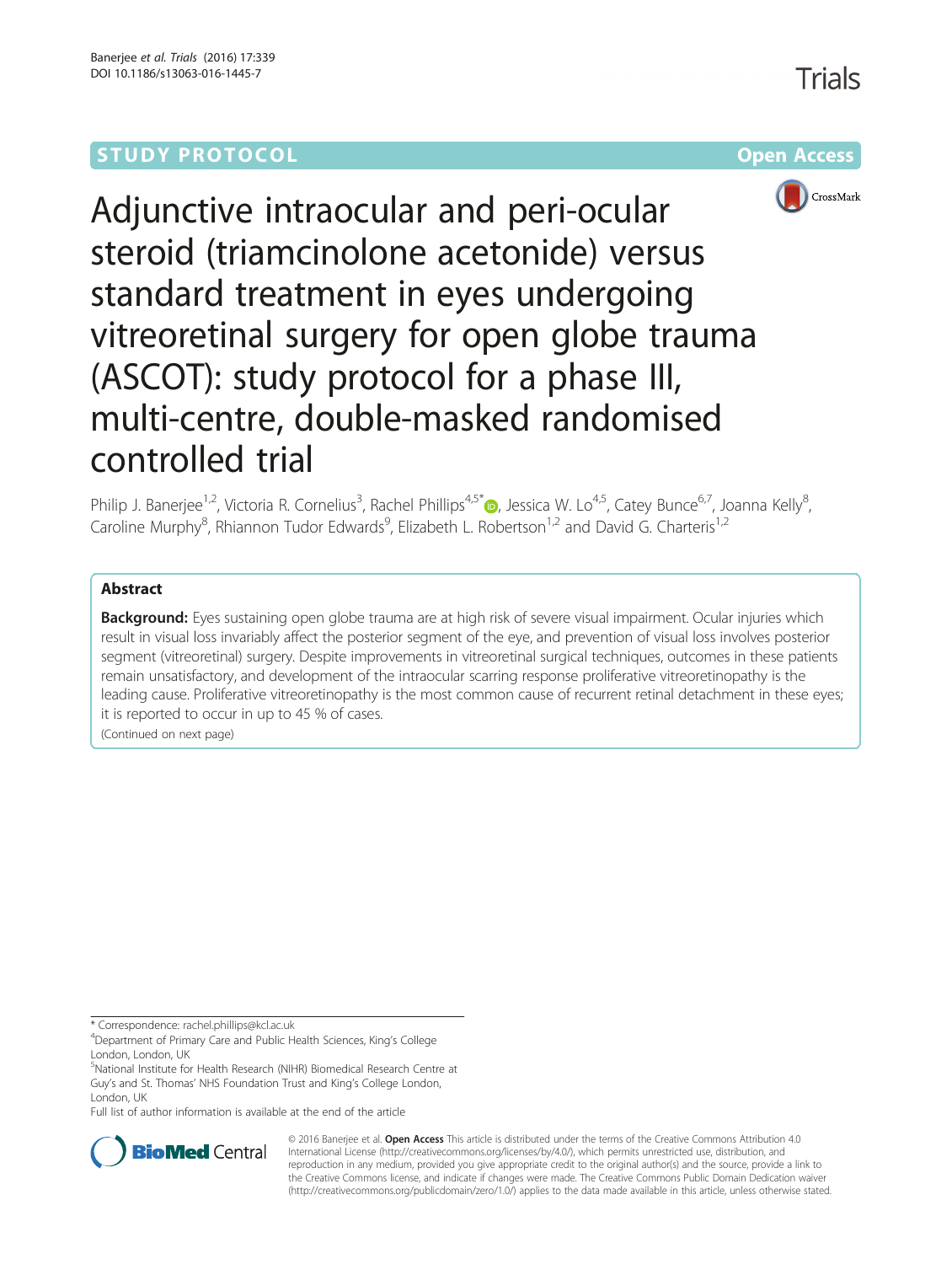### (Continued from previous page)

**Methods/design:** The Adjunctive Steroid Combination in Ocular Trauma (ASCOT) trial is a multi-centre, doublemasked, parallel-arm randomised controlled trial with an internal pilot designed to investigate the effectiveness and cost-effectiveness of using intravitreal and sub-Tenon's triamcinolone acetonide peri-operatively in patients undergoing vitrectomy following open globe trauma. In total, 300 eyes of 300 patients will be recruited and randomly allocated to one of two treatment groups. Both groups will receive standard surgical treatment and routine pre-operative and post-operative treatment and care. The treatment group will receive an adjunctive peri-operative steroid combination (triamcinolone acetonide) consisting of 4 mg/0.1 ml into the vitreous cavity and 40 mg/1 ml into the sub-Tenon's space. The trial incorporates a two-stage internal pilot to examine projected recruitment and retention rates. Progression criteria from the internal pilot study will enable us to determine whether to undertake the main trial. Patients and primary outcome assessors will be masked to treatment allocation. The primary outcome will be an improvement from baseline to 6 months of at least 10 on the corrected visual acuity as measured by ETDRS letter score. Secondary outcomes will be development of scarring, retinal detachment, intraocular pressure abnormalities, quality of life and public sector service use.

Discussion: This is the first powered, controlled clinical trial to investigate the use of adjunctive triamcinolone in patients undergoing vitrectomy following open globe trauma.

Trial registration: [EudraCT2014-002193-37.](https://www.clinicaltrialsregister.eu/ctr-search/trial/2014-002193-37/GB) Registered on 5 September 2014. [ISRCTN30012492.](http://www.isrctn.com/ISRCTN30012492) Registered on 5 September 2014.

Keywords: Open globe trauma, Proliferative vitreoretinopathy, Visual acuity, ETDRS, Ophthalmology, Randomised controlled trial

### Background

Trauma is an important cause of visual impairment and blindness worldwide and a leading cause of blindness in young adult males [\[1\]](#page-10-0). Globally, it has been estimated that 1.6 million people are blind as a result of ocular trauma, with 2.3 million having bilateral low vision [[2\]](#page-10-0). Ocular trauma is the most common cause of unilateral blindness in the world today, with up to 19 million individuals having unilateral blindness or low vision [[2\]](#page-10-0). It is estimated that almost 1 million people in the United States live with trauma-related visual impairment [\[3](#page-10-0)]. Ocular trauma has extensive socio-economic costs: Patients with open globe injuries lose a mean of 70 days of work [[4\]](#page-10-0). In the United States, work-related eye injuries costs over \$300 million per year ([http://](http://www.preventblindness.org/) [www.preventblindness.org/\)](http://www.preventblindness.org/), which equates to an annual cost to the U.K. economy (for which no comparable data exist) of £37.5 million.

In the United Kingdom, it is estimated that 5000 patients per year sustain eye injuries serious enough to require hospital admission, and that 250 of these will be permanently blind in the injured eye [[5](#page-10-0)]. Recent European studies document incidences of 2.4 and 3.2 per 100,000 per year [[6](#page-10-0), [7\]](#page-10-0) for open globe injuries, which suggests an annual incidence of between 1500 and 2000 for the United Kingdom.

Ocular injuries which result in visual loss frequently affect the posterior segment of the eye, and prevention of visual loss involves posterior segment (vitreoretinal) surgery. It is clear on the basis of recent published data that,

although vitreoretinal surgical techniques have improved, outcomes remain unsatisfactory, and development of the intraocular scarring response proliferative vitreoretinopathy (PVR) is the leading cause of this [\[8](#page-10-0)–[11\]](#page-10-0).

#### Proliferative vitreoretinopathy

Eyes sustaining penetrating or open globe trauma (OGT) are at high risk of severe visual impairment. Retinal detachment is common in these eyes, and multiple surgical interventions are often necessary. PVR is the most common cause of recurrent retinal detachment and visual loss in eyes with OGT. It is documented to occur in 10–45 % of all OGT cases [\[8](#page-10-0)–[11](#page-10-0)], its incidence varying with the nature of the penetrating injury [\[8](#page-10-0)].

PVR is a process of fibrocellular scar tissue formation, which complicates 5–12 % of cases of primary retinal detachment, 16–41 % of cases of giant retinal tears and 10–45 % of cases of posterior segment trauma [[12\]](#page-10-0). PVR represents a difficult vitreoretinal surgical challenge, and, although final retinal attachment may now be achieved, multiple surgeries are needed in many cases and visual results are frequently poor [[12](#page-10-0), [13\]](#page-11-0). Binocular vision outcomes are notably unsatisfactory in PVR [\[14](#page-11-0)]. PVR management is costly in terms of patient time and healthcare resources [\[13](#page-11-0)].

### Experimental data

Clinical observations and laboratory investigations undertaken on eyes with PVR and surgical specimens have identified potential targets for pharmacological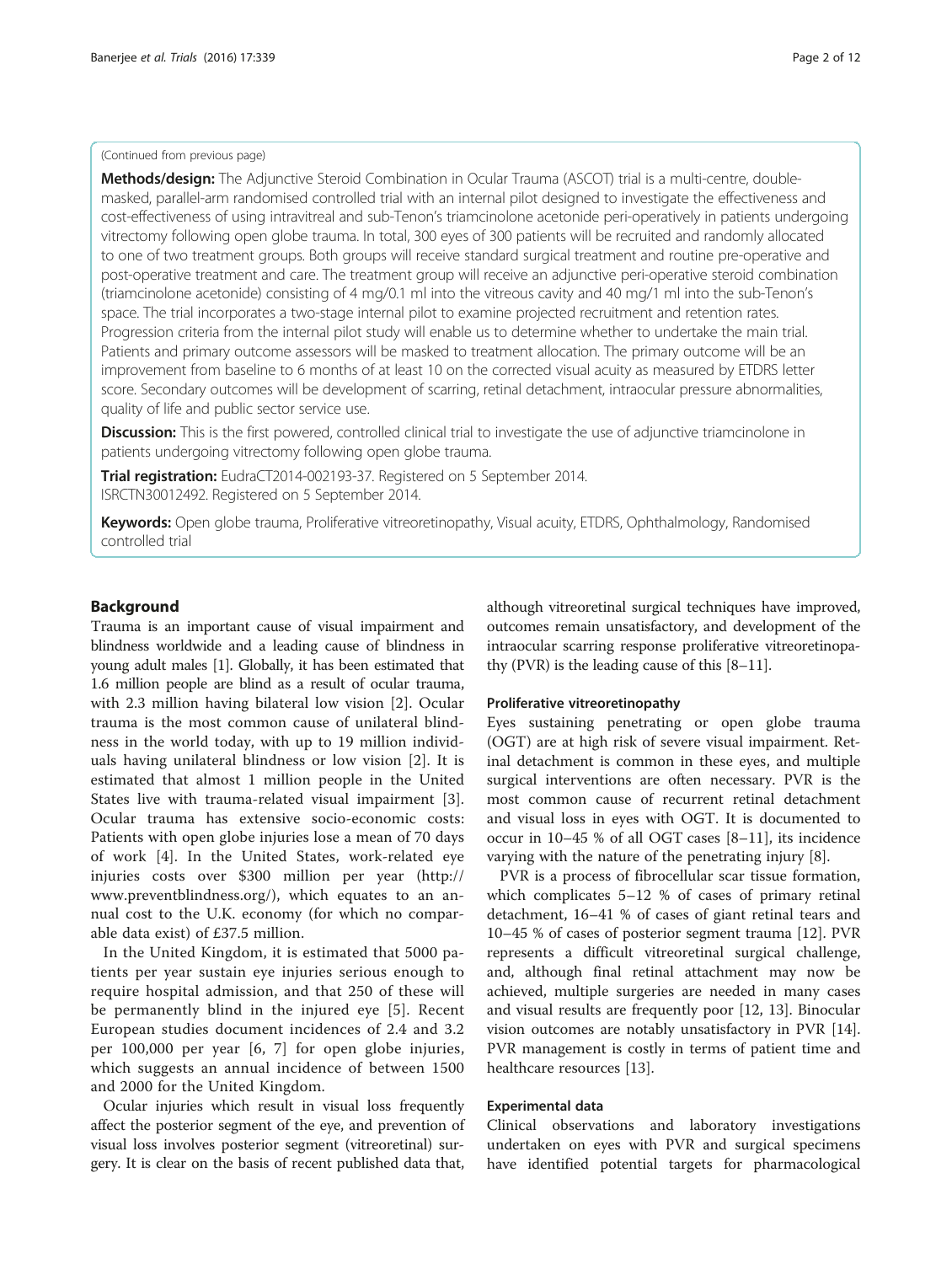adjuncts to surgical management of PVR [\[14](#page-11-0)]. The cellular components of PVR peri-retinal membranes (retinal pigment epithelial, glial, inflammatory and fibroblastic cells) proliferate and may also be contractile, and they are thus targets for anti-proliferative agents. There is a notable inflammatory component to the PVR process, with marked blood-retinal barrier breakdown and a greater tendency to intraocular fibrin formation [\[15](#page-11-0)]. Macrophages and T lymphocytes have been identified in PVR membranes [[14](#page-11-0)], and, although relatively small in number, they may play an important role in membrane development and contraction through growth factor production. Thus, both cellular proliferation and the intraocular inflammatory response are realistic targets for adjunctive treatments in PVR.

Corticosteroid treatment can potentially influence both the inflammatory and proliferative components of PVR. Experimental work has suggested that the corticosteroid triamcinolone acetonide can reduce the severity of PVR [[16\]](#page-11-0). In addition, it has been demonstrated that peri-ocular corticosteroids can reduce the severity of experimental PVR [\[17\]](#page-11-0). Laboratory work has also demonstrated that triamcinolone appears to have no significant retinal toxicity [[18](#page-11-0)], although in vitro it downregulates the proliferation of retinal cells.

### Clinical data

Clinically, intravitreal triamcinolone acetonide (IVTA) has recently been extensively used to treat macular oedema, intraocular inflammation and sub-retinal neovascularisation without demonstrable retinal toxicity, but with a notable incidence of raised intraocular pressure (IOP) and cataracts. Previous small-scale, uncontrolled clinical studies of PVR have suggested that systemic prednisolone [\[19](#page-11-0)], infused dexamethasone [[20\]](#page-11-0) and IVTA [\[21](#page-11-0)–[23](#page-11-0)] may reduce the severity of PVR. An external, single-centre pilot randomised controlled trial (RCT) investigating intravitreal and sub-Tenon's triamcinolone as an adjunctive treatment in eyes undergoing pars plana vitrectomy (PPV) following OGT [[24](#page-11-0)] suggested an improved visual outcome in eyes receiving adjunctive corticosteroid treatment and supported an adequately powered RCT to provide a definitive answer [\[24](#page-11-0)].

### Investigational medicinal product triamcinolone acetonide

Triamcinolone is a hydrophobic, long-acting corticosteroid which is licensed for intra-articular use to treat arthritis and for intramuscular use in a variety of systemic inflammatory conditions. Ophthalmologists have experience using triamcinolone off-license via peri-ocular administration for over 50 years, with administration via the intraocular route adopted for over 30 years. It has

been used to treat a variety of posterior segment ocular inflammatory pathologies [[25](#page-11-0)–[28\]](#page-11-0). Its use to visualise the posterior hyaloid during PPV has been well established [[29\]](#page-11-0). Additionally, IVTA has been found to reduce post-operative inflammation following vitrectomy surgery [\[30](#page-11-0)]. It has been investigated specifically to determine its effect on vitreoretinal scarring, with varying success [[21](#page-11-0)–[23](#page-11-0)]. It has an extremely well-documented safety profile, with the most common side effect recorded as elevated IOP [[31](#page-11-0)]. Data derived from a recently published external pilot study [[24](#page-11-0)] showed a similar incidence of elevated IOP between both groups: 35 %  $(n = 7)$  of patients who received IVTA compared with 25 % ( $n = 5$ ) of those patients who received standard care.

### **Objectives**

### Internal pilot objectives

- 1. To ascertain recruitment rates and retention in the first 6 months of the study being open to recruitment
- 2. To verify the number of eligible participants across centres
- 3. To assess the implementation of the trial and adherence to the study protocol procedures in non-teaching and teaching hospitals
- 4. To satisfy the criteria for proceeding to the main trial

### Primary objective

The aim of the main study is to determine whether adjunctive intraocular and peri-ocular steroid (triamcinolone acetonide) treatment improves visual acuity (VA) at 6 months compared with standard treatment in eyes undergoing vitreoretinal surgery for OGT.

#### Secondary objectives

Secondary objectives of the study are to determine whether adjunctive intraocular and peri-ocular steroid (triamcinolone acetonide) treatment improves the development of scarring (PVR), retinal detachment, IOP abnormalities and other complications in eyes undergoing surgery for OGT. In addition, we will assess the effects of treatment on quality of life as measured with the EQ-5D and 25-item Visual Function Questionnaire tools, as well as public sector service use to undertake an economic evaluation using the Client Service Receipt Inventory.

### Methods/design

### Study design

The Adjunctive Steroid Combination in Ocular Trauma (ASCOT) study is a multi-centre, parallel-arm RCT in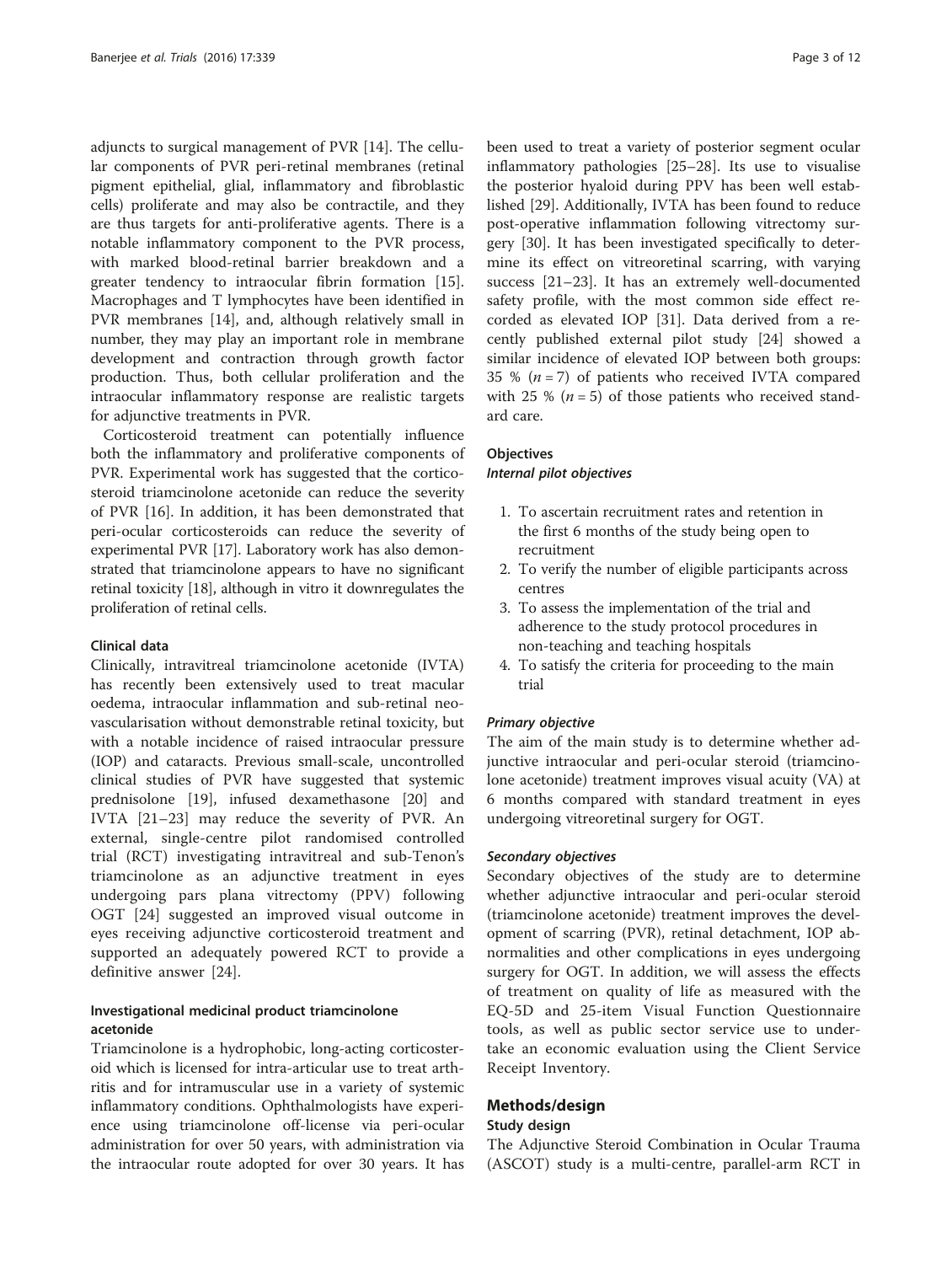which patient and outcome assessor are masked. The trial will test the superiority of the intervention at 6 months after vitrectomy surgery. A structured, internal, two-stage pilot with clear stop and go criteria is included. In the pilot, we will examine projected recruitment and retention rates. Pre-specified progression criteria for each stage of the internal pilot will enable us to decide whether to undertake the main trial, and data from this two-stage internal pilot will contribute to the final analysis.

### Study population

Patients with an open globe injury undergoing vitrectomy as either a primary or secondary procedure are the study population being investigated. OGT is classified as one of the following: (1) a full-thickness eyewall injury in the form of a rupture caused by a blunt object or (2) a laceration caused by a sharp object or an intraocular foreign body. As the study intervention remains investigational, in patients with bilateral eye injuries, the eye with the worse injury (i.e., the eye with the poorest visual potential according to the clinician's discretion) will be considered as the study eye for randomisation, and the better eye will receive standard treatment. We expect this to be a rare occurrence and are therefore not stratifying by binocularity.

Patients will be eligible for inclusion if they meet the following criteria:

- 1. Adult patients (aged 18 years or over at the time of enrolment)
- 2. Full-thickness, OGT undergoing vitrectomy
- 3. Ability to give written informed consent
- 4. Willingness to accept randomisation and attend follow-up for 6 months

Patients will be excluded if they meet the following criteria:

- 1. Pre-existing uncontrolled uveitis
- 2. Definitive diagnosis of previous steroid-induced glaucoma
- 3. Pregnant or breastfeeding females
- 4. Allergy or previous known adverse reaction to triamcinolone acetonide
- 5. Current or planned systemic corticosteroid use of a dose above physiological levels (e.g., >10 mg prednisolone)

### Informed consent

Informed consent will be obtained by a suitably qualified and experienced individual who has been delegated this duty by the chief investigator (CI) or the principal investigator (PI) (site-specific) on the delegation log. Rarely, eligible patients may present for emergency surgery out of hours or on occasions when the PI or a delegated individual is not on-site. In such cases, informed consent may be taken by individuals who are aware of good clinical practice (GCP) and familiar with key aspects of the study.

Informed consent will be obtained before any trialspecific procedures are completed (i.e., those that are outside routine clinical care). Clinical findings documented during an ocular assessment that has been performed as part of routine clinical care may be used to populate the baseline Case Report Form (CRF), provided the assessment is performed within 14 days before the study intervention.

### Randomisation

The randomisation procedure is performed intraoperatively at the time of the study vitrectomy, after final confirmation that the retina is attached. Randomisation is conducted via a telephone service to the Emergency Scientific and Medical Services (ESMS) global service hosted at the King's Clinical Trials Unit (KCTU) at King's College London. All randomised patients must first be registered in the study electronic Case Report Form (eCRF) system to be generated a unique patient identification number (PIN). This will be undertaken by the study team prior to the patient's going to the surgical theatre, but in some cases the ESMS Global service may also assign a study PIN if no member of the research team is available. Patients will be randomised in a 1:1 allocation ratio at the level of the individual using random permuted blocks, with stratification by trial site.

### Interventions

Patients will be randomised to the treatment group or the control group:

- 1. Treatment group: 4 mg/0.1 ml of IVTA will be injected into the vitreous cavity following closure of the scleral ports at the end of procedure, and 40 mg/1 ml of triamcinolone acetonide will be given as a sub-Tenon's injection at the end of the procedure.
- 2. Control group: No additional adjunctive corticosteroid medication will be administered, and standard care will be given.

All patients will be advised to continue their routine concomitant medications throughout the study, as there is an extremely low likelihood of the investigational medicinal product (IMP) reaching systemic concentrations high enough to cause interactions.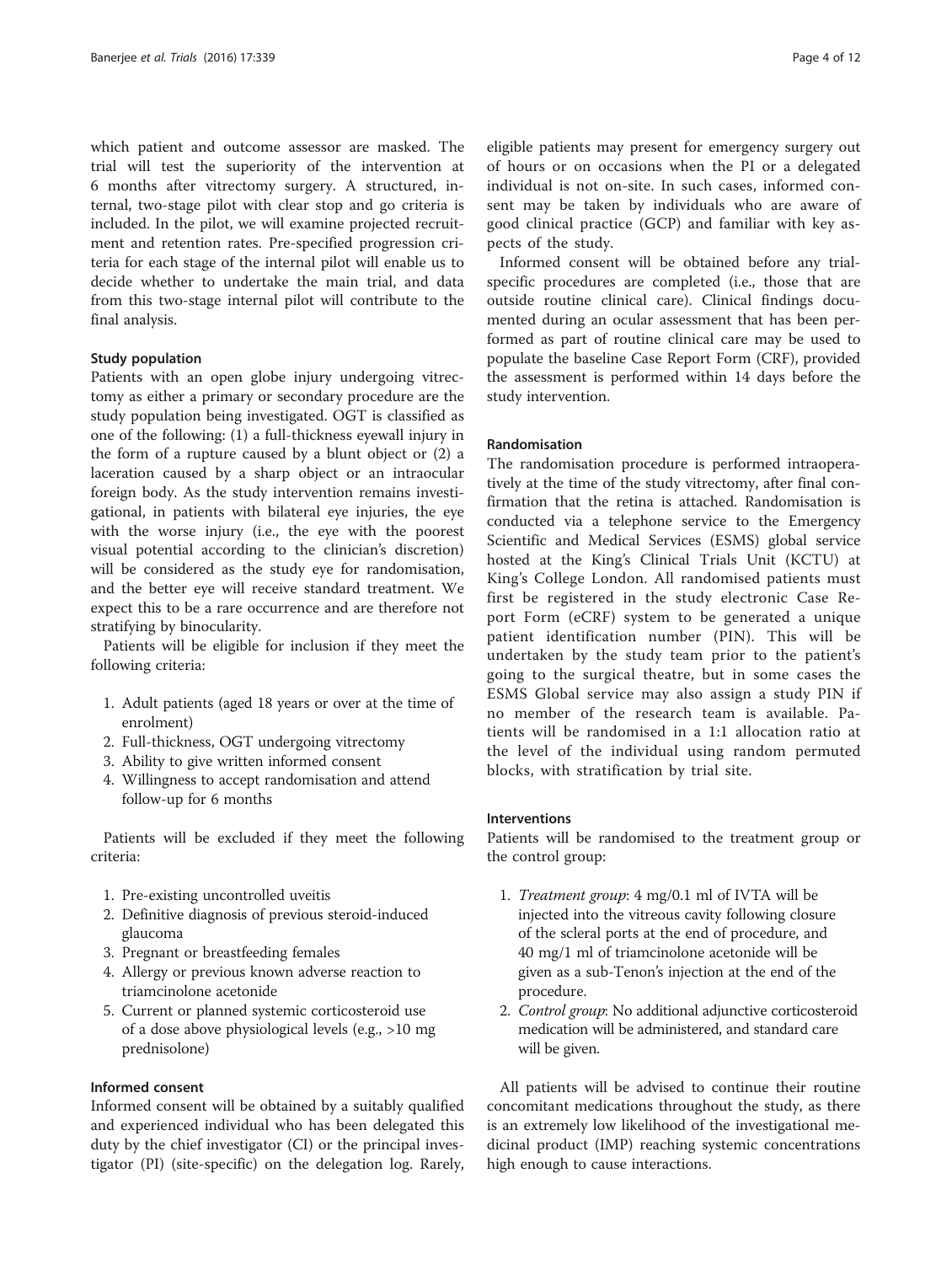The following non-investigational medicinal products (NIMPs) may be used by the patients in both groups in their operated eye as part of their normal routine care:

- 1. Pre-operatively: Pupil-dilating drops may be instilled. Local policy on pre-operative dilating agents will be followed, but examples may include but are not restricted to gutte cyclopentolate and gutte phenylephrine.
- 2. Peri-operatively: Sub-conjunctival antibiotics will be administered at the surgeon's discretion in line with the local pharmacy formulary (e.g., cefuroxime [Zinacef; GlaxoSmithKline, Uxbridge, UK] 125 mg or gentamicin in β-lactam-sensitive individuals). Sub-conjunctival steroid injections may be administered at the surgeon's discretion (e.g., 4 mg dexamethasone or 4 mg betamethasone).
- 3. Post-operatively: Routine post-operative topical antibiotics and cycloplegic drops may be used at the discretion of the operating surgeon (e.g., gutte chloramphenicol 0.5 % four times daily for 2 weeks, gutte cyclopentolate 1.0 % three times daily for 1 week). Routine post-operative topical steroids may be used at the surgeon's discretion (e.g., gutte dexamethasone 0.1 % or gutte prednisolone acetate 1 % with duration and frequency depending on the level of post-operative inflammation).

The above NIMPs are detailed as a guide only. Local policy for pre-, peri- and post-operative medications will be followed and remain at the discretion of the operating surgeon.

### **Outcomes**

### Internal pilot progression criteria

Stage 1: Funded study months 1–12 (recruitment month 6) It is planned that five study sites will be set up by month 4 and ten study sites by month 5. It is anticipated that they should be recruiting participants to the internal pilot at the start of month 6. The trial is to proceed to stage 2 of the internal pilot if at funded study month 12 the following are true:

- 1. Ten study sites are set up by month 10 and
- 2. At least 30 participants have been recruited to the trial during the first 6 months of the recruitment period

Stage 2: Funded study months 12–18 (recruitment month 12) It is planned that 20 study sites will be set up by study month 12 and are able to recruit participants at the start of month 13. The trial is to proceed

to full trial if at funded study month 18 the following are true:

- 1. Less than 7 of 30 or less than 8 of 40 stage 1 internal pilot participants have withdrawn from the trial by their 6-month follow-up appointment and
- 2. An additional 48 participants have been recruited to the trial during recruitment months 6–12

If the progression criteria for either stage 1 or stage 2 are not met due to an inadequate number of study sites being open, the reasons for these delays will be examined and discussed with the funders. Reasons for failure to meet recruitment and retention rate will be examined in detail, and the feasibility of the trial will be assessed in light of the information obtained from the internal pilot. If appropriate, the recruitment targets will be redrawn, and further study sites will be added to the trial in order to meet sample size requirements within the funding period.

### Main study outcomes

The primary outcome is the proportion of patients with a clinically meaningful improvement of at least 10 on the corrected VA in the study eye measured using validated Early Treatment Diabetic Retinopathy Study (ETDRS) vision charts at a starting distance of 4 m from baseline to 6 months after initial surgery.

The following are secondary outcomes of the study:

- 1. Total ETDRS score in the study eye at the 6-month follow-up appointment
- 2. The proportion of patients in whom retinal detachment with PVR occurs at any time point within 6 months of the study vitrectomy<sup>1</sup>
- 3. The proportion of patients in whom stable complete retinal reattachment (without internal tamponade present) is achieved at 6 months post-study vitrectomy<sup>1</sup>
- 4. The proportion of patients in whom stable macular retinal reattachment (without internal tamponade present) is achieved at 6 months post-study vitrectomy<sup>1</sup>
- 5. The proportion of patients in whom a tractional retinal detachment occurs at any time point within 6 months of the study vitrectomy<sup>1</sup>
- 6. The number of operations to achieve stable retinal reattachment (either complete or macula) at 6 months after the study vitrectomy<sup>1</sup>
- 7. The proportion of patients with hypotony (<6 mmHg) at any time point within 6 months of the study vitrectomy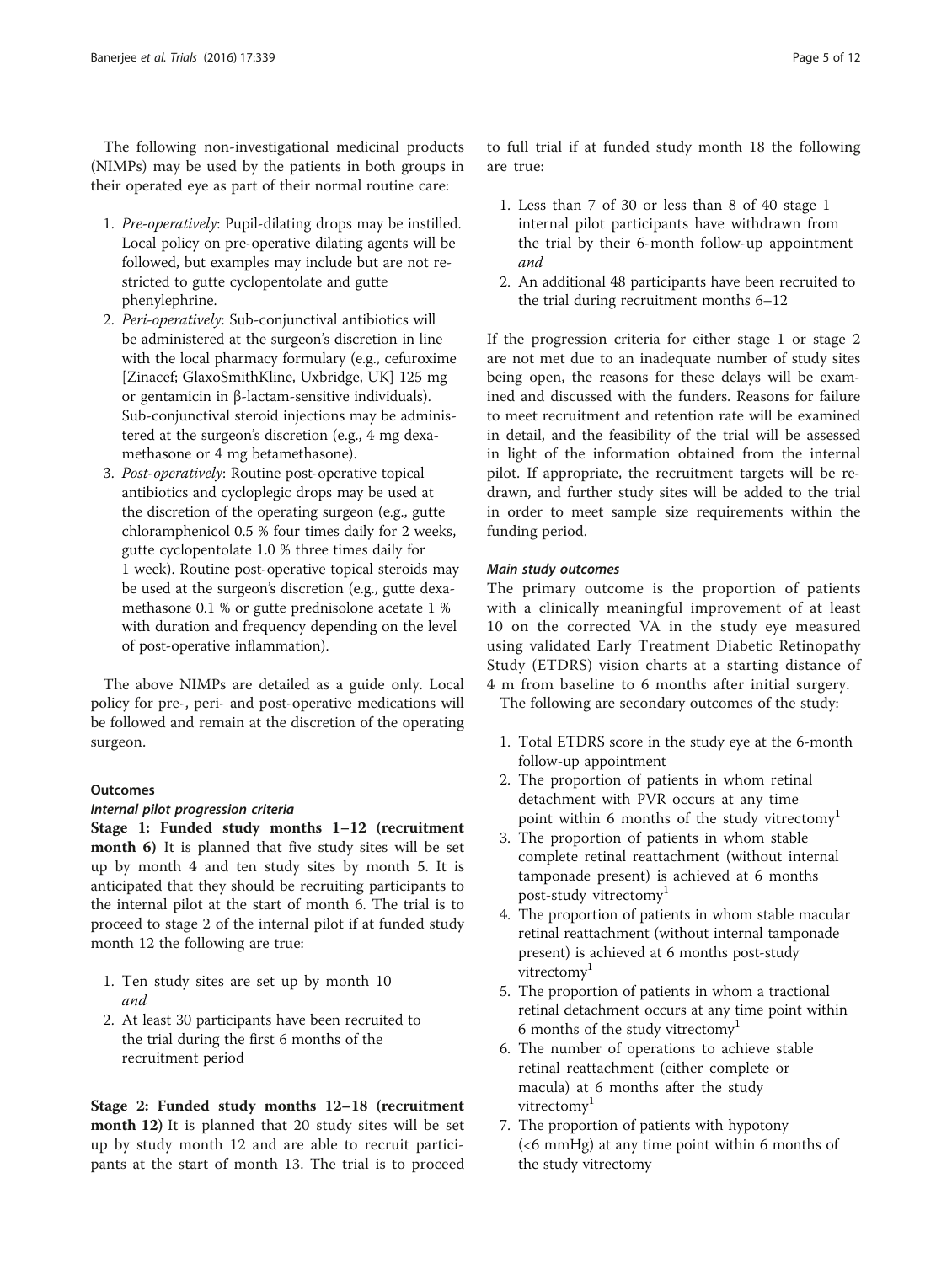- 8. The proportion of patients with raised IOP (>25 mmHg) at any time point within 6 months of the study vitrectomy
- 9. The proportion of patients who develop macular pucker by 3 and 6 months and/or require macular pucker surgery at any time point within 6 months of the study vitrectomy

Items 1–9 above apply to the study eye only.

- 10. Use of public sector resources:
	- (a)Client Service Receipt Inventory (CSRI): Primary and secondary health and social care service use will be recorded using a brief CSRI created for the study. At baseline, patients will be asked to recall service use in the last 4 weeks, and at 3 and 6 months patients will be asked to recall their service use for the previous 3 months.
- 11. Quality of life (QoL) as measured with the following instruments:
	- (a)  $EO-5D-5L$  [\[32\]](#page-11-0): The EQ-5D is a generic, preference-based, health-related quality of life measure.
	- (b)Visual Function Questionnaire (VFQ-25) [\[33\]](#page-11-0): The VFQ-25 measures vision-related QoL.

### Sample size and recruitment

Published data [[34](#page-11-0)] indicate that the distribution of the best corrected VA ETDRS letter score at 6 months will be skewed, which is in line with results from the external pilot RCT [\[24\]](#page-11-0). In the external pilot trial, the majority of patients (35 of 40) had a score of 0 for VA baseline values, and the shape of the distribution of VA at 6 months was non-identical between the treatment group and the control group. Both of these factors impact the choice of suitable methods for analysis and thus an appropriate approach to calculating the sample size.

As a result of a small mean difference and nonidentical distributions observed in VA between treatment groups in the external pilot study, we chose to define the primary outcome to be a clinically meaningful improvement in VA of 10 letters or more in the treatment group. A change of 10 letters is widely accepted to be clinically meaningful in research studies of eye disease [[13, 15, 19](#page-11-0)–[22](#page-11-0), [35](#page-11-0)–[38\]](#page-11-0).

With 140 patients per group and a significance value of 5 %, we would have 90 % power to detect a 19 % increase (from 55 % to 74 %) in patients who have a meaningful minimum improvement in VA of at least 10. The expected proportion in the control group is based on the external pilot data, where we observed 55 % of patients gaining 10 ETDRS letters after vitrectomy surgery for OGT [[24\]](#page-11-0). Equivalently, with 140 per patients per group and using a 5 % significance level, we would have 85 % power to detect a 17 % increase (from 55 % to 72 %)

in patients who have a meaningful minimum improvement in VA of at least 10.

Previous trials run by Moorfields Eye Hospital and involving tertiary teaching hospitals had no more than a 5 % dropout rate at 6-month follow-up [\[24](#page-11-0), [35, 37, 38](#page-11-0)]. As our multi-centre trial includes non-specialist centres, we anticipate the dropout rate will be higher. Therefore, allowing for a 7 % dropout rate, we aim to recruit 300 patients to participate in the trial. All 300 patients will be identified and recruited from outpatient clinics and emergency referrals at one of the specified U.K. study sites.

### Masking

Patients and primary outcome assessors will be masked to treatment allocation. Outcome assessors may consist of technicians, nursing staff or healthcare assistants who are familiar with measuring VA using the ETDRS chart. The operating surgeon is masked until the end of the study operation at the point of randomisation.

### Emergency unmasking

Within the first few days after IMP administration, there is a possibility that the intraocular triamcinolone may migrate into the anterior chamber. This may appear as a pseudohypopyon, and the clinical picture could mimic endophthalmitis. It is expected that patients will be followed at their treatment site. Operating surgeons will be encouraged to anticipate this occurrence and communicate this to the reviewing team in the immediate post-operative period. However, it is possible (although unlikely) that patients may attend a unit other than their study site within the early post-operative period. In this circumstance, a treating clinician should be made aware of the patient's treatment allocation if the patient suspects a diagnosis of endophthalmitis, such that (1) the patient is not subjected to unnecessary invasive interventions where the findings are of an innocuous pseudohypopyon or (2) urgent treatment is withheld under the false premise that the observed hypopyon is a pseudohypopyon.

The study code should be broken only for valid medical or safety reasons highlighted in the circumstances above where it is necessary for the investigator or treating healthcare professional to know which treatment the patient is receiving before the patient can be treated as per standard clinical care. Subject always to clinical need, where possible, members of the study site research team should remain masked. The procedures to be used for unmasking during and out of office hours by study physicians and other treating physicians follows a standard operating procedure (SOP) and the code breaks for the trial are held by the ESMS global service.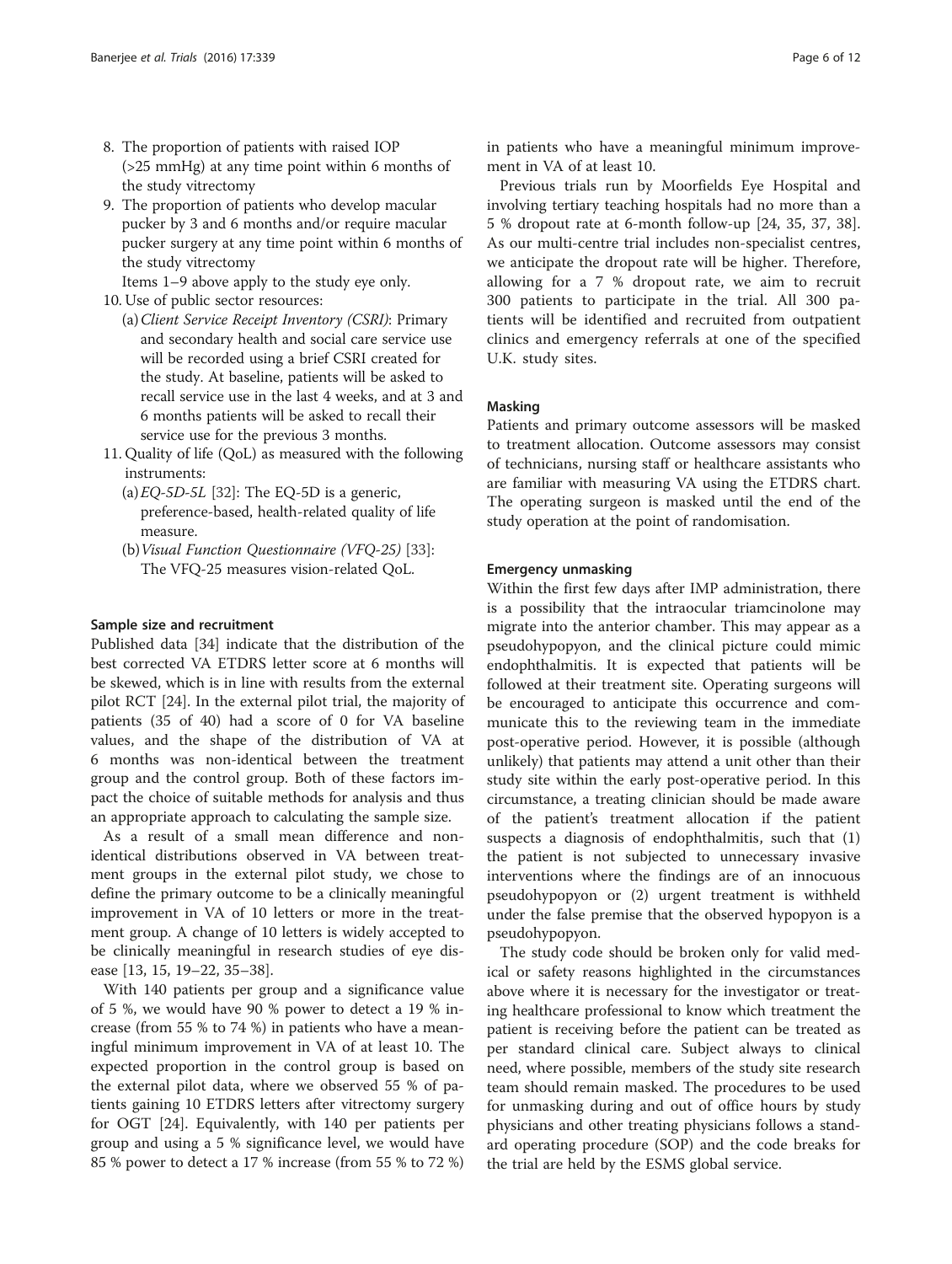## Data collection

### Screening

Patients who are invited to attend the hospital specifically for the purposes of screening will be asked to sign a written consent form by a member of the study team or a delegated individual. A full medical and ophthalmic history will be obtained to confirm eligibility.

### Baseline assessments

Baseline assessments will be performed within 14 days prior to the study vitrectomy. Data collected as part of routine clinical care may be used to populate the baseline CRF prior to informed consent, but the patient will not be registered on the eCRF, and no data will be entered into the eCRF system until the patient has signed a consent form. The eCRF system will generate a unique study identifier for all patients consented and screened for participation in the

### Table 1 Study assessments

study. The method of data collection will be a combination of medical history, applanation tonometry, slit-lamp biomicroscopy or indirect ophthalmoscopy, and intraoperative findings. QoL data will be collected using the ED-5Q and VFQ-25 tools and a CSRI questionnaire. Screening and baseline assessments may occur concurrently.

### Subsequent assessments

Patient follow-up will mirror the schedule of standard National Health Service (NHS) care with assessments at 3 months and 6 months post-surgery. Table 1 is a guide for an expected schedule of visits. Data entry time points will be at (1) baseline, (2) study vitrectomy, (3) month 3 and (4) month 6, with a 4-week time window allowed on either side of the scheduled visit (refer to shaded columns in schedule of visits in Table 1).

|                                                            | Screening    | Baseline<br>$-14$ to day 0       | * Study<br>PPV<br>Day 0 | Day 1          | Day 10       | Week 4-<br>6 | Month 3<br>$(+/- 4)$<br>weeks) | Month 3-5<br>ROSO Surgery (If<br>used)<br>$(+/- 2$ weeks) | ROSO Post-op<br>Review | Month 6<br>$(+/- 4)$<br>weeks) |
|------------------------------------------------------------|--------------|----------------------------------|-------------------------|----------------|--------------|--------------|--------------------------------|-----------------------------------------------------------|------------------------|--------------------------------|
| <b>Informed Consent</b>                                    | $\mathsf{X}$ |                                  |                         |                |              |              |                                |                                                           |                        |                                |
| Medical and<br><b>Ophthalmic Histories</b>                 | $\mathsf{x}$ | $\mathsf{x}$                     | $\pmb{\times}$          |                |              |              |                                |                                                           |                        |                                |
| <b>Urinary Pregnancy</b><br>test                           | X.           |                                  |                         |                |              |              |                                |                                                           |                        |                                |
| <b>ETDRS VA</b>                                            |              | $\mathsf{x}$                     |                         |                |              |              | $\mathsf{X}$                   |                                                           |                        | $\mathsf{x}$                   |
| Biomicroscopic Ocular<br>Examination                       |              | $\overline{X}$                   |                         | $\mathsf{x}$   | $\mathsf{X}$ | $\mathsf{x}$ | $\pmb{\times}$                 | $\overline{x}$                                            | $\overline{x}$         | $\mathsf X$                    |
| <b>IOP</b>                                                 |              | $\boldsymbol{\mathsf{X}}$        |                         | $\pmb{\times}$ | $\pmb{\chi}$ | $\pmb{\chi}$ | $\mathsf{X}$                   | $\pmb{\chi}$                                              | $\pmb{\times}$         | $\pmb{\times}$                 |
| <b>Health Questionnaires</b><br>(VFQ-25, EQ-5D-5L<br>CSRI) |              | $\mathsf{X}$                     |                         |                |              |              | $\pmb{\chi}$                   |                                                           |                        | $\mathsf{X}$                   |
| eCRF                                                       |              | $\overline{X}$                   | $\mathsf{X}$            |                |              |              | $\mathsf{X}$                   |                                                           |                        | $\mathsf{X}$                   |
|                                                            |              |                                  |                         |                |              |              |                                |                                                           |                        |                                |
| Adverse Event CRF                                          |              |                                  |                         |                |              |              |                                |                                                           |                        |                                |
| Early Study<br>Withdrawal                                  |              | Complete as required per patient |                         |                |              |              |                                |                                                           |                        |                                |
| <b>Protocol Deviation</b>                                  |              |                                  |                         |                |              |              |                                |                                                           |                        |                                |

The table may be used as a guide and represents routine standard care. Patients may require fewer visits (e.g., if silicone oil tamponade is not used, or more frequent visits as their clinical need arises, such as reoperations). The restrictions on time windows allowed for scheduled visits relate only to data entry points and are highlighted as shaded columns in the table (i.e., baseline, months 3 and 6)

Shaded columns = data collection points (i.e., eCRF completion required); black X = performed as part of routine NHS care; red X = performed in addition to routine care as part of study

Abbreviations: ETDRS VA Early Treatment Diabetic Retinopathy Study visual acuity, IOP intraocular pressure, VFQ-25 25-itemVisual Functioning Questionnaire, EQ-5D EuroQol health questionnaire, CSRI Client Service Receipt Inventory, CRF case report form, PPV pars plana vitrectomy, ROSO removal of silicone oil <sup>a</sup>Investigational medicinal product administration in treatment group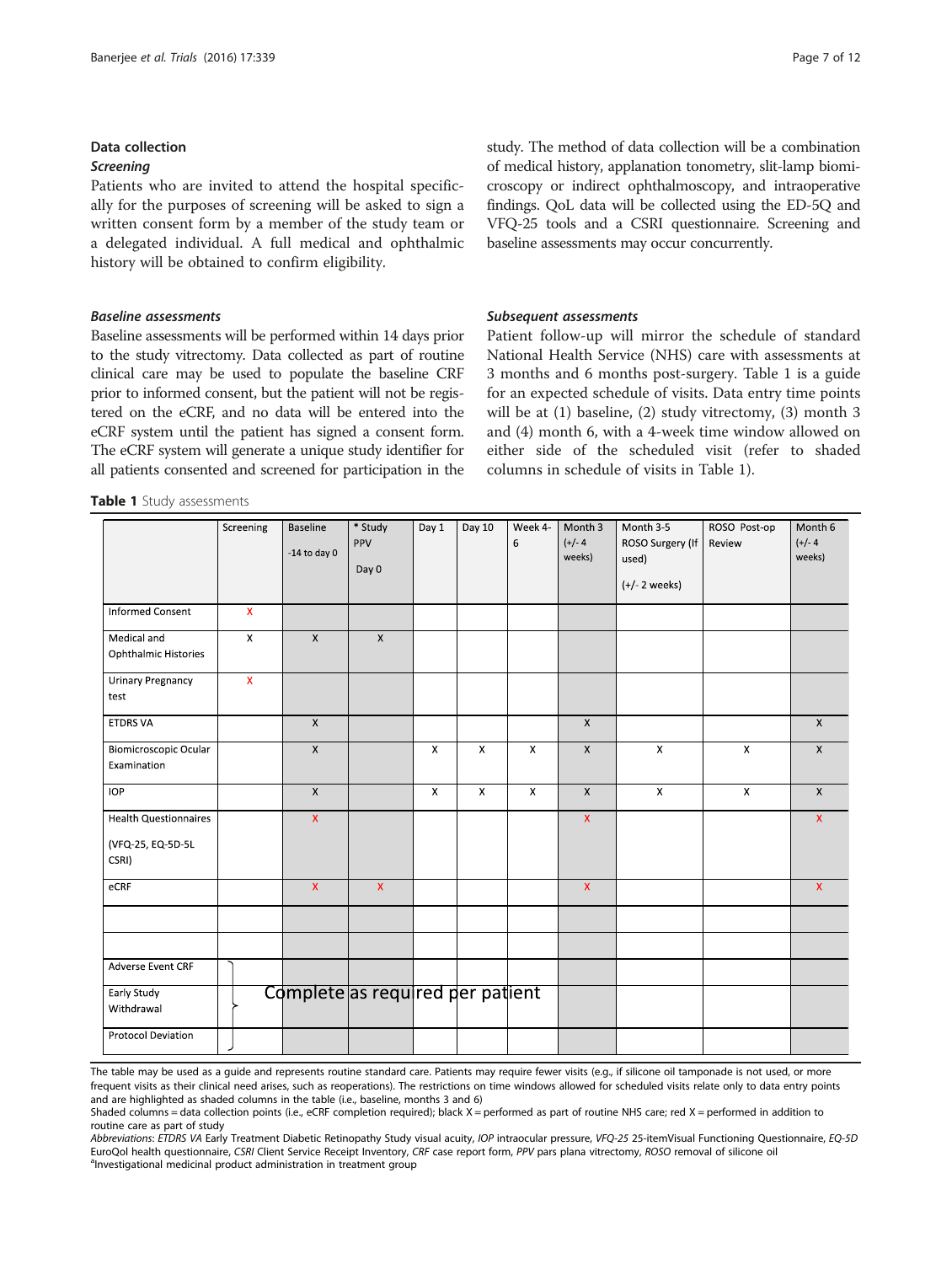### Discontinuation/withdrawal of participants

Participants will be withdrawn from the study in the following circumstances:

- 1. The administration of an intraocular or peri-ocular corticosteroid is deemed necessary by the patient's consultant. (The use of intraocular triamcinolone as a surgical adjunct to visualise the hyaloid is permitted in both groups, as it is subsequently cleared intraoperatively. The likelihood of therapeutic doses remaining at the end of the procedure is considered to be extremely low.)
- 2. The patient is commenced on systemic corticosteroids at a dose higher than physiological levels (e.g., >10 mg oral prednisolone).
- 3. The patient expresses a wish to withdraw from the trial.

Withdrawn subjects will not be replaced, as attrition has been accounted for in the sample size calculation. Participants who wish to withdraw will be asked if they are willing to undertake VA assessment at 6 months and supply other study data collected at this routine visit.

### Data management

Study data will initially be recorded on a source data worksheet and then transcribed to the eCRF system (InferMed MACRO; Elsevier, London, UK) hosted at the KCTU at King's College London. It will be the responsibility of the investigator to ensure the accuracy of all data entered in the eCRFs. InferMed MACRO eCRF version 4 will be used to record the study data.

All data will be handled in accordance with the U.K. Data Protection Act 1998. The eCRFs will not bear the patient's name or other personally identifiable data. The subject's initials, date of birth and patient identification number will be used for identification. Source data worksheets will be completed for each patient but will not be removed from the recruiting study sites. Signed consent forms will be filed in the investigator site file.

A trial-specific monitoring plan will be established for the study as part of the oversight planning. The trial will be monitored with the agreed plan. The trial manager will raise data discrepancies within the system, and sites will respond to each before the discrepancy is closed. At the end of the trial, once all queries are resolved and all data fields are completed with data or missing data codes (where applicable), the database will be locked for analysis, and this process will be overseen by the KCTU.

### Statistical methods

### Summary of baseline data and flow of patients

A Consolidated Standards of Reporting Trials (CON-SORT) flow diagram will be produced to show the number of eligible patients, the number recruited and randomised, and the number withdrawing with reasons for withdrawal [[39\]](#page-11-0). Baseline characteristics will be tabulated and summarised by treatment arm. The primary analysis will follow an intention-to-treat principle as specified in the International Conference on Harmonisation (ICH) E9 guideline [\[40](#page-11-0)], whereby all participants are analysed in the arm to which they were allocated, regardless of subsequent procedures. The proportion of patients with an improvement in VA score of 10 or more in the study eye, as measured with the ETDRS vision chart, will be compared between treatment groups.

#### Primary outcome analysis

The proportion of participants with improvement in VA of 10 letters of more (yes or no) will be tabulated by treatment arm and time point. Initially, we will calculate an unadjusted difference in proportion at 6 months between treatment arms with 95 % confidence intervals. We will obtain the adjusted treatment effect estimate by fitting a generalised linear model with improvement in VA of 10 letters of more (yes or no) as the outcome and treatment group and baseline ETDRS value as covariates. The treatment effect estimate will be reported with a two-sided 95 % confidence interval and corresponding  $p$  value. We will use a generalised linear model with binomial distribution and logit link function to calculate the OR with associated 95 % confidence intervals. If many centres recruit a small number of participants (e.g.,  $n < 5$ ), a sensitivity analysis exploring suitable methods to adjust for centre in the model will be undertaken [\[41\]](#page-11-0).

### Secondary outcome analysis

We will undertake analysis of the secondary outcomes in a similar manner to the primary analysis described above. Secondary outcomes will be summarise and tabulated by treatment arm and time point. We will estimate and test for a difference between treatment arms for each endpoint specified in the secondary outcomes listed above. Initially, we will calculate an unadjusted difference and 95 % confidence interval. A suitable generalised linear model will then be fitted for each outcome The logit link and binomial distribution will be used for binary outcomes, the identity link and Gaussian distribution will be used for continuous outcomes, and the log link and Poisson distribution will be used for count outcomes, which will include an overdispersion parameter if required. Similarly to the primary outcome analysis, the models will include treatment group, baseline ETDRS value and centre as covariates where appropriate. We will assess all outcomes at the 6-month time point.

Adverse events (AE), adverse reactions (AR), serious adverse events (SAE) and serious adverse reactions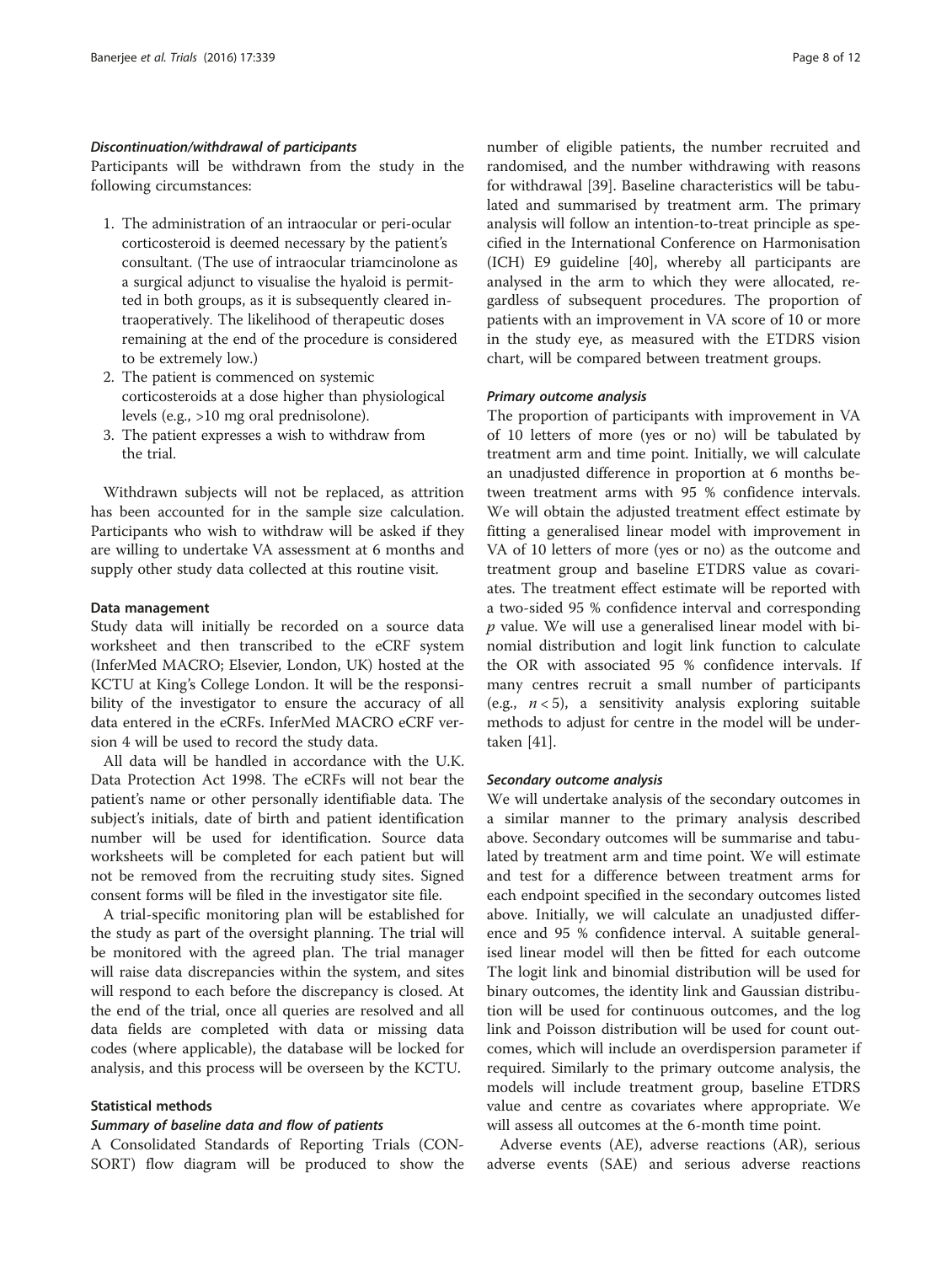(SAR) will be summarised. AE will be tabulated by treatment arm for both the number of events and the number of participants with events. No formal comparisons will be made.

All statistical tests and confidence intervals will be two-sided. Statistical significance will be considered at the 5 % level, and confidence intervals will be at the 95 % level [[42\]](#page-11-0).

### Health economics analysis

We will analyse the incremental cost-effectiveness of the trial intervention (intraocular and peri-ocular steroid) in eyes undergoing vitreoretinal surgery for ocular trauma compared with surgery alone in terms of changes in VA. To enable this analysis, we will, from a public sector, multi-agency perspective [[42](#page-11-0)–[44](#page-11-0)]:

- 1. Fully cost the vitreoretinal surgery and follow-up
- 2. Record patients' primary and secondary care health service use and social care use over the 6-month follow-up (using a research nurse intervieweradministered CSRI, costed using national unit costs [\[45](#page-11-0), [46\]](#page-11-0), and making use of routine hospital data on surgical and post-operative care as part of the CRF)
- 3. Conduct a primary cost-effectiveness analysis (using the trial primary outcome measure of VA as our measure of effectiveness)
- 4. Conduct a secondary cost-consequence analysis (to take account of impact on wider effects such as employment and VA), including calculation of qualityadjusted life-years (QALYs) using the EQ-5D questionnaire as our measure of utility to generate a cost per QALY for comparison with the National Institute for Health and Care Excellence ceiling of £20,000–£30,000 [\[47\]](#page-11-0)
- 5. Through bootstrapping, generate cost-effectiveness acceptability curves to communicate to policy makers the probability that the intervention is costeffective [\[48](#page-11-0)]
- 6. Undertake sensitivity analysis to explore uncertainty by varying key assumptions in our analysis

A detailed statistical/health economics analysis plan has been developed and approved by the Trial Steering Committee (TSC). Masked statisticians will be responsible for overseeing all the statistical aspects of the trial, and a sub-group unmasked statistician will be responsible for undertaking interim analysis for Data Monitoring and Ethics Committee (DMEC) reports and final study analysis.

### Data monitoring

The overall management structure of this study will consist of the Trial Management Group (TMG), the TSC and a DMEC. The TMG will be responsible for the dayto-day running and management of the trial. The TSC will ensure the overall integrity of the study by monitoring its progress and taking account of regular reports from the DMEC and TMG. The TSC will consist of an independent chair and other members including an independent retinal specialist, a trauma specialist and a patient and public involvement representative. The TSC is expected to meet annually (or more often, if determined by the chair). The DMEC will independently monitor the trial data to ensure that the trial is being implemented in accordance with the highest standards of patient safety and ethical conduct according to a preplanned charter based on the DAMOCLES Study Group report [\[49](#page-11-0), [50](#page-11-0)]. Throughout the trial, the DMEC will monitor data on recruitment, AE, emerging external evidence, sample characteristics and primary outcome, and will make recommendations.

### Adverse events and safety reporting

Safety reporting will adhere to the sponsor's SOPs, and monitoring, recording and reporting of AE will be carried out in line with the Medicines and Healthcare products Regulatory Agency (MHRA) guidelines. AE will be recorded with clinical symptoms and accompanied with a simple, brief description of the event, including dates as appropriate. AE will be reportable to the sponsor for each patient for the duration of the patient's participation in the trial as per the protocol.

### Ocular AE

All ocular AE reported by patients and observed by the study team will be recorded in the medical records and the eCRF following randomisation until the patient has completed the final study visit at 6 months, with the exception of some events which are inevitable consequences of the surgical intervention and extremely unlikely to be IMP-related. These events will only be recorded in the medical records and will be discussed further herein.

The following expected ocular events will be considered AE and will be actively monitored for by the investigators: elevated IOP, hypotony (IOP <6 mmHg), pseudohypopyon, retinal detachment, further ocular surgery, endophthalmitis, scleritis, uveitis and rubeosis. AE will be recorded regardless of whether they are considered to be drug-related or expected or unexpected. The recording of severity of raised IOP will be done as follows:

- 1. Mild: >25 mmHg but <35 mmHg
- 2. Moderate: ≥35 mmHg
- 3. Severe: Any interventional invasive procedure (e.g., surgery/laser) required to control the elevated IOP acutely or long-term during the study period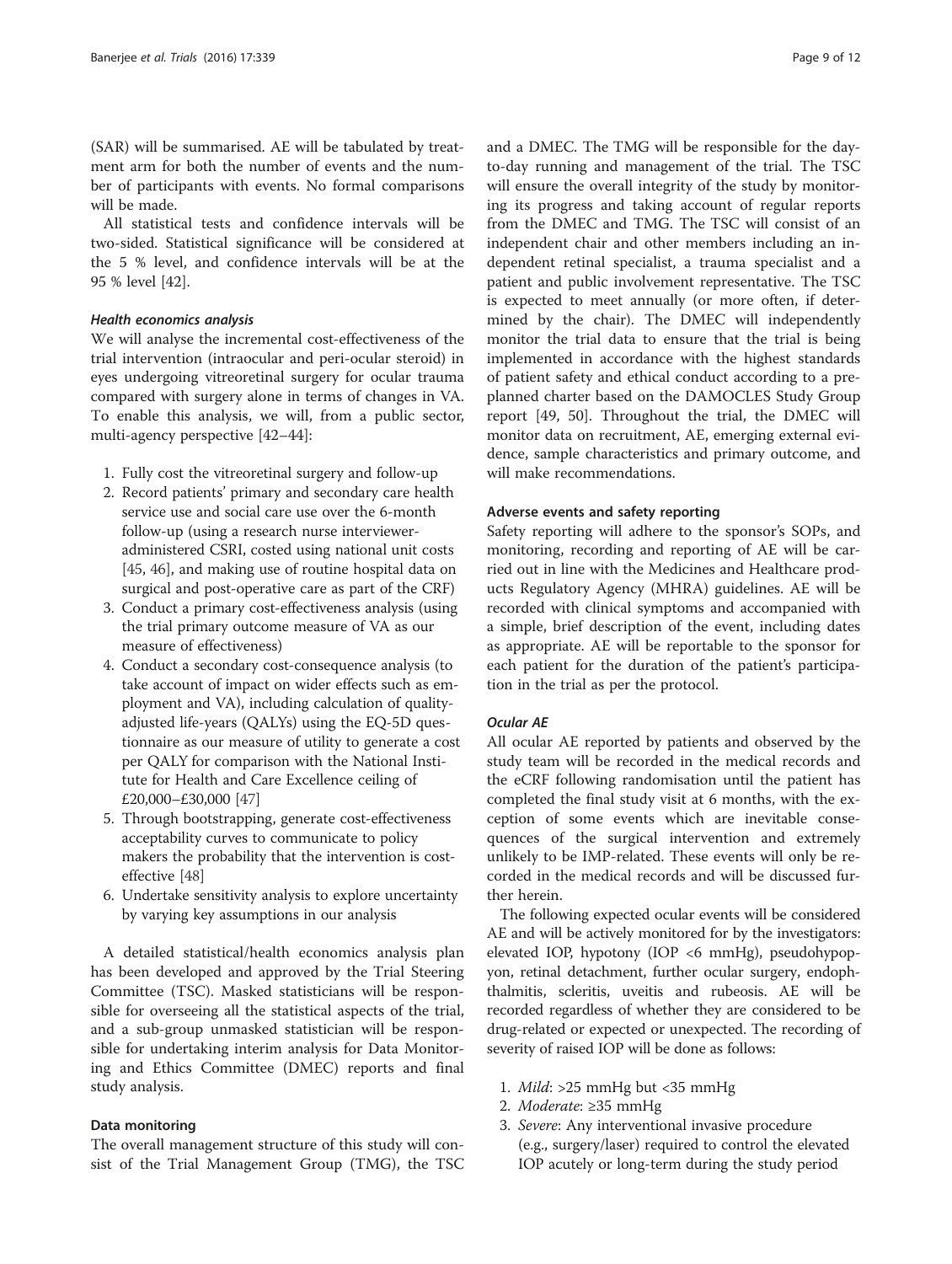Examples of ocular events that will not be considered AE on the basis of being expected findings in this disease population, and which as such will only be recorded in the medical notes, include sub-conjunctival haemorrhage, conjunctival chemosis, peri-orbital oedema, routine post-operative pain, cataract, and corneal epithelial defect secondary to intraoperative epithelial debridement. If any of the above events occur with a severity or duration that is unexpected by the PI, they may then be reported as AE with clear reasons given (e.g., 'prolonged post-operative pain' or 'severe sub-conjunctival haemorrhage'). All ocular events that meet the definition of SAE will be recorded in the medical notes, the eCRF and the SAE log.

#### Non-ocular AE

As the IMP is administered locally and the systemic absorption negligible, the likelihood of a non-ocular event being related to IMP administration is extremely low [[36\]](#page-11-0). As this trial is an effectiveness trial, detailed AE reporting on non-ocular events is not required to answer the research question. Therefore, if a non-ocular AE occurs, it will be recorded in the medical notes and logged on the eCRF only if it may be considered an AR (i.e., possibly, probably or definitely IMP-related). All nonocular events that meet the definition of SAE will be recorded in the medical notes but will be recorded in the eCRF and SAE log only if they are possibly, probably or definitely IMP-related (i.e., a SAR).

All SAEs are immediately reportable to the sponsor (within 24 h of the investigator becoming aware of it). All suspected unexpected serious adverse reactions (SUSARs) will be processed by the sponsor, which will notify the research ethics committee (REC) and MHRA within 7 calendar days if fatal or life-threatening or 15 calendar days otherwise. The sponsor will prepare a report on the SUSAR with the CI and submit the completed report to the SUSAR system. The sponsor, together with the CI and trial manager, will inform the PIs, DMEC and REC with a copy of the report. The assessment of relationship of AEs to the administration of IMP is a clinical decision made by the investigators on the basis of all available information at the time of the completion of the case report form.

The study will be conducted in accordance with the ICH GCP guideline [[51](#page-11-0)], as set out in the European Union Clinical Trials Directive [\[52\]](#page-11-0) and associated U.K. regulations [\[53](#page-11-0)] and all subsequent amendments. The study will comply at all times with the Declaration of Helsinki [[54](#page-11-0)]. This protocol is reported in accordance with the Standard Protocol Items: Recommendations for Interventional Trials (SPIRIT 2013) checklist (see Additional file [1](#page-10-0)) [[55](#page-11-0)].

### Declaration of interests

All those listed as authors are qualified for authorship, and all who are qualified to be authors are listed as authors on the byline. No conflicts of interest, financial or other, exist.

#### Publication policy

The results of this study will be submitted for publication in peer-reviewed medical journals, regardless of whether the findings are in favour of the trial intervention.

### **Discussion**

This aim of this multi-centre RCT investigating the use of a triamcinolone acetonide is to test the hypothesis that adjunctive triamcinolone acetonide, given at the time of surgery, can improve the outcome of vitreoretinal surgery for OGT. We will specifically analyse the influence of the study intervention on VA, the incidence of retinal detachment and the development of scarring (proliferative vitreoretinopathy) in patients with OGT. Side effects and complications will be monitored and reported. We will undertake QoL assessments of the study patients, and a cost-effectiveness analysis will be carried out.

We have based the projected recruitment on data derived from the external pilot study at the principal study site, in addition to projections provided by participating sites following local internal audits. Due to the poor prognosis associated with current standard treatment, we expect a high recruitment uptake following successful eligibility screening as observed in the external pilot. However, we have designed the study with a two-stage internal pilot to assess recruitment and retention. Progression criteria for each stage of the internal pilot will determine the decision whether to undertake the main trial, and data from this two-stage internal pilot will contribute to the final analysis.

We accept that, as our eligibility criteria are inclusive and relatively unrestricted, it is likely that the cohort will be a heterogeneous group. The severity of open globe injury may range from a relatively minor injury at one end of the spectrum (i.e., a small anterior corneal wound and secondary lens capsule breach requiring a posterior vitreolensectomy) to a severe posterior globe rupture with total retinal detachment and extensive suprachoroidal haemorrhage. However, we expect the adequacy of randomisation to compensate for this and shall acknowledge any unequal weighting within the groups as limitations of the study. However, we accept that we may limit our sensitivity analysis to small differences between the two groups.

The authors have designed the study to reduce investigator bias by masking the primary outcome assessors, the patients and the operating surgeons (until the point of randomisation). The investigators are not formally masked to the treatment allocations, as the IMP is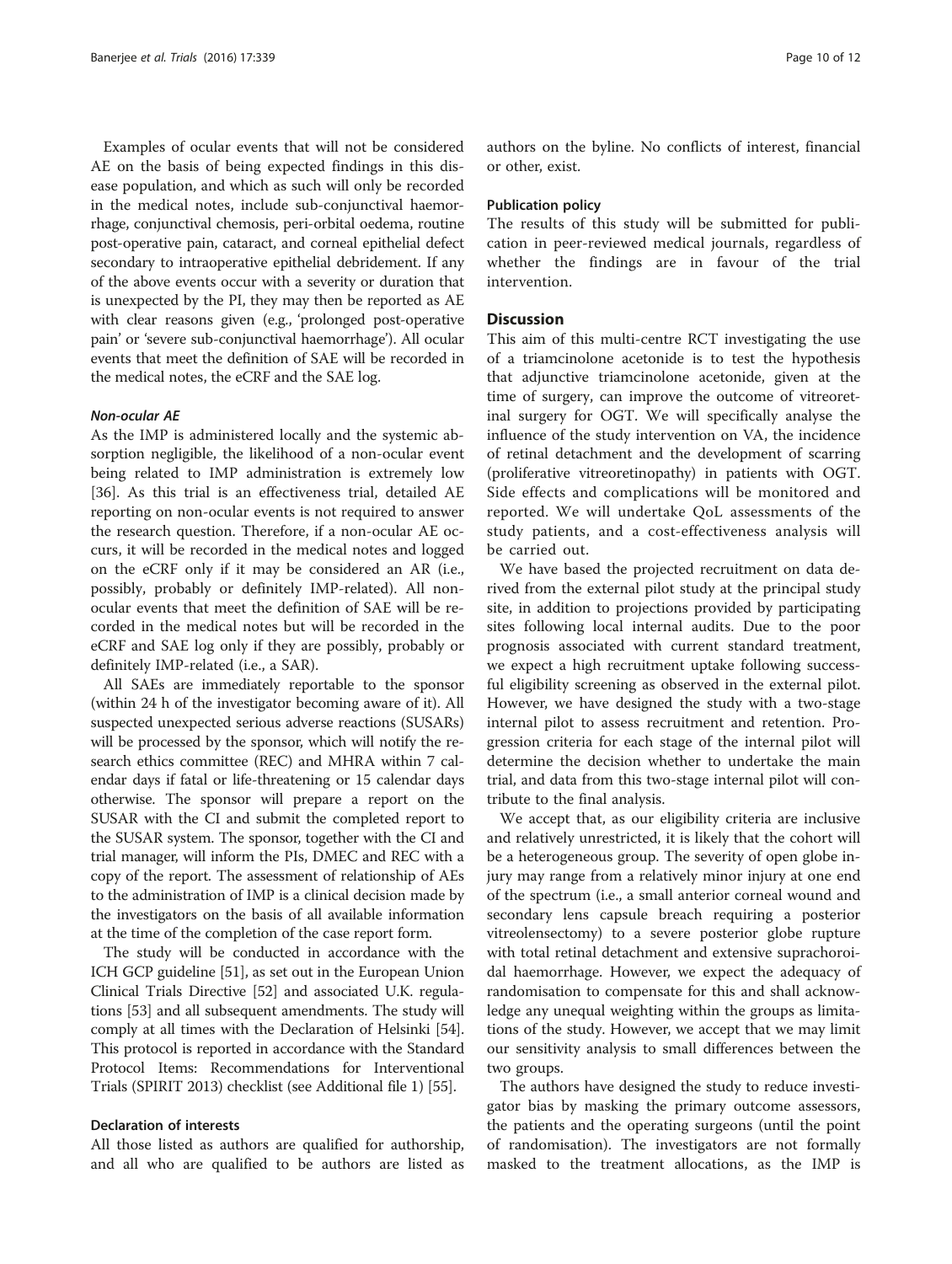<span id="page-10-0"></span>sometimes visible on posterior chamber assessment for up to 4 weeks. However, data entry points for secondary outcomes are at 3 and 6 months post-injection, and thus knowledge of individual patients' treatment allocation at these time points is unlikely.

In summary, this is the first powered RCT to investigate the use of triamcinolone in patients undergoing vitrectomy surgery following OGT, with an accompanying economic evaluation.

### Trial status

The authors confirm that the trial remained in active recruitment as of the 14th July 2016.

### **Endnotes**

<sup>1</sup>Assessed by clinician examining the patient as part of usual clinical visits.

### Additional file

[Additional file 1:](dx.doi.org/10.1186/s13063-016-1445-7) SPIRIT 2013 Checklist: recommended items to address in a clinical trial protocol and related documents. (DOC 114 kb)

#### Abbreviations

AE, adverse event; AR, adverse reaction; CI, chief investigator; CONSORT, Consolidated Standards of Reporting Trials; CRF, Case Report Form; CSRI, Client Service Receipt Inventory; DMEC, Data Monitoring and Ethics Committee; eCRF, electronic Case Report Form; ESMS, Emergency Scientific and Medical Services; ETDRS, Early Treatment Diabetic Retinopathy Study; GCP, good clinical practice; IMP, investigational medicinal product; IOP, intraocular pressure; IVTA, intravitreal triamcinolone acetonide; KCTU, King's Clinical Trials Unit; MHRA, Medicines and Healthcare products Regulatory Agency; NIMP, non-investigational medicinal product; OGT, open globe trauma; PI, principal investigator; PIN, patient identification number; PPV, pars plana vitrectomy; PVR, proliferative vitreoretinopathy; QALY, quality-adjusted life-year; QoL, quality of life; RCT, randomised controlled trial; REC, research ethics committee; SAR, serious adverse reaction; SAE, Serious adverse event; SOP, standard operating procedure; SPIRIT, Standard Protocol Items: Recommendations for Interventional Trials; SUSAR, suspected unexpected serious adverse reaction; TMG, Trial Management Group; TSC, Trial Steering Committee; VA, visual acuity; VFQ-25, 25-item Visual Function Questionnaire

#### Acknowledgements

We are grateful to Professor David Broadway, Professor Nicholas Freemantle, Professor Noemi Lois, Professor Timothy Jackson, Susan Beer and Natasha Ajraam for their input as part of the TSC, and also to Professor Colin Dayan, Dr. John Ellis and Dr. Paul Silcocks for their input as part of the DMEC. This study is supported by the U.K. Clinical Research Collaboration-registered King's Clinical Trials Unit at King's Health Partners, which is funded in part by the National Institute for Health Research (NIHR) Biomedical Research Centre for Mental Health at South London and Maudsley NHS Foundation Trust and King's College London and the NIHR Evaluation, Trials and Studies Coordinating Centre.

### Authors' contributions

PJB participated in development of the trial protocol, gained regulatory authority approvals, coordinated the trial's set-up at the primary study site, prepared the standard operating procedures and study documentation, and drafted the manuscript. VRC and RP provided statistical expertise in the study design and the statistical analysis plan, and also drafted the protocol manuscript. JWL provided statistical expertise in the study design and the statistical analysis plan, and reviewed the protocol manuscript. CM and JK provided methodological expertise for the study design, Case Report Form design and conduct of the study, and also reviewed the protocol manuscript. CB provided applied ophthalmic statistical expertise into the study design and the statistical analysis plan, and also reviewed the protocol manuscript. RTE provided health economics expertise in the study design and the health economics analysis plan, and also reviewed the protocol manuscript. ELR provided methodological expertise during the conduct of the study and reviewed the protocol manuscript. DGC is chief investigator/grant holder of the trial, is responsible for the design and conduct of the study, wrote the protocol and reviewed the protocol manuscript. All authors read and approved the final manuscript.

#### Competing interests

The authors declare that they have no competing interests.

#### Ethics approval and consent to participate

Applications to the Health Technology Assessment (HTA) Programme - National Institute of Health Research (NIHR) and the Research Ethics Committee (Central London NHS Research Ethics Committee reference number 14/LO/1428) have received favourable opinions, and a Clinical Trial Authorisation (CTA) has been issued by the MHRA via notification.

#### Author details

<sup>1</sup>Moorfields Eye Hospital NHS Foundation Trust, City Road, London EC1V 2PD, UK. <sup>2</sup>National Institute for Health Research (NIHR) Clinical Research Facility at Moorfields Eye Hospital, London, UK. <sup>3</sup>Imperial Clinical Trials Unit, School of Public Health, Imperial College London, London, UK. <sup>4</sup>Department of Primary Care and Public Health Sciences, King's College London, London, UK. <sup>5</sup>National Institute for Health Research (NIHR) Biomedical Research Centre at Guy's and St. Thomas' NHS Foundation Trust and King's College London, London, UK. <sup>6</sup>NIHR Biomedical Research Centre at Moorfields Eye Hospital NHS Foundation Trust, London, UK. <sup>7</sup>University College London Institute of Ophthalmology, London, UK. <sup>8</sup>King's Clinical Trials Unit, Institute of Psychiatry, Psychology and Neuroscience, King's College London, London, UK. <sup>9</sup>Bangor University, Bangor, UK.

### Received: 5 January 2016 Accepted: 21 June 2016 Published online: 22 July 2016

#### References

- 1. Esmaeli B, Elner SG, Schork MA, Elner VM. Visual outcome and ocular survival after penetrating trauma: a clinicopathologic study. Ophthalmology. 1995;102(3):393–400.
- 2. Negrel AD, Thylefors B. The global impact of eye injuries. Ophthalmic Epidemiol. 1998;5(3):143–69.
- 3. National Society to Prevent Blindness. Vision problems in the U.S.: data analysis. New York: National Society to Prevent Blindness; 1980. p. 25–6.
- 4. Schein OD, Hibberd PL, Shingleton BJ, Kunzweiler T, Frambach DA, Seddon JM, et al. The spectrum and burden of ocular injury. Ophthalmology. 1988;95(3):300–5.
- 5. Desai P, MacEwen CJ, Baines P, Minassian DC. Incidence of cases of ocular trauma admitted to hospital and incidence of blinding outcome. Br J Ophthalmol. 1996;80(7):592–6.
- 6. Pinna A, Atzeni G, Patteri P, Salvo M, Zanetti F, Carta F. Epidemiology, visual outcome, and hospitalization costs of open globe injury in northern Sardinia, Italy. Ophthalmic Epidemiol. 2007;14(5):299–305.
- 7. Cillino S, Casuccio A, Di Pace F, Pillitteri F, Cillino G. A five-year retrospective study of the epidemiological characteristics and visual outcomes of patients hospitalized for ocular trauma in a Mediterranean area. BMC Ophthalmol. 2008;8:6.
- 8. Cardillo JA, Stout JT, Labree L, Azen SP, Omphroy L, Cui JZ, et al. Posttraumatic proliferative vitreoretinopathy: the epidemiologic profile, onset, risk factors, and visual outcome. Ophthalmology. 1997;104(7):1166–73.
- Spiegel D, Nasemann J, Nawrocki J, Gabel VP. Severe ocular trauma managed with primary pars plana vitrectomy and silicone oil. Retina. 1997;17(4):275–85.
- 10. Framme C, Roider J. Epidemiology of open globe injuries [in German]. Klin Monbl Augenheilkd. 1999;215(5):287–93.
- 11. Mittra RA, Mieler WF. Controversies in the management of open-globe injuries involving the posterior segment. Surv Ophthalmol. 1999;44(3): 215–25.
- 12. Charteris DG, Sethi CS, Lewis GP, Fisher SK. Proliferative vitreoretinopathy developments in adjunctive treatment and retinal pathology. Eye. 2002; 16(4):369–74.